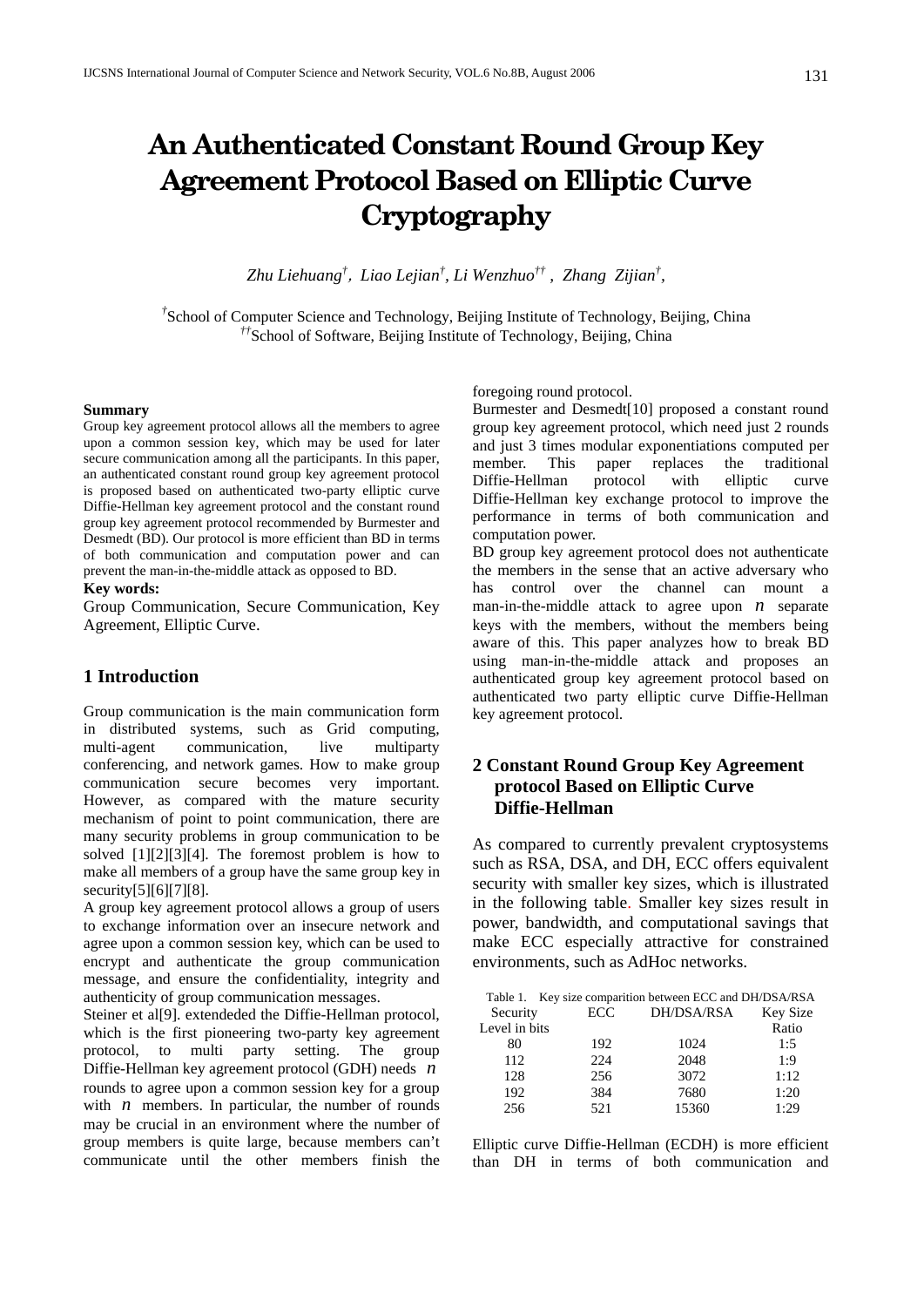computation power. This paper replaces DH as ECDH to improve the performance of BD.

## 2.1 Protocol Description

Elliptic curve domain parameters over  $F_p$  are a sextuple:  $T = (p, a, b, P, t, h)$ , where p is an integer specifying the finite field,  $a, b \in \mathsf{F}_p$  specify an elliptic curve  $E(F_p)$ , *G* is a base point on  $E(F_p)$ , prime  $t$  is the order of  $P$ , integer  $h$  is the cofactor  $h = #E(F_p)/t$ . A set of members  $m_1, m_2, ..., m_n$ who want to agree upon a common session key should firstly agree on the elliptic curve domain  $T = (p, a, b, P, t, h)$ , and execute the group key agreement protocol as figure 1 **(Protocol 1)**.

- **1.** Each  $m_i$ ,  $i = 1, 2, \ldots n$ , chooses  $r_i < t$ , and then computes and broadcasts  $Z_i = r_i P$ . The indices of  $r_i$  are taken in a cycle: so  $r_{n+1} = r_1$ and  $r_n = r_0$ .
- **2.** After receiving  $Z_{i-1}$  and  $Z_{i+1}$ , each  $m_i$ ,  $i = 1, 2, \ldots n$  , computes and broadcasts  $X_i = r_i (Z_{i+1} - Z_{i-1}) P = r_i (r_{i+1} - r_{i-1}) P$ . **3.** After receiving all required  $X_i$ , each  $m_i$ ,
- $i = 1, 2, \ldots n$ , compute the session key,  $K_i = nr_i z_{i-1} + (n-1)X_i + (n-2)X_{i+1} + ... + X$  $=(r_i r_{i+1} + r_{i+1} r_{i+2} + \dots + r_{i-2} r_{i-1}) P$  $r_1r_2 + r_2r_3 + ... + r_nr_1)P$

Fig.1 Constant Round Group Key Agreement protocol Based on Elliptic Curve Diffie-Hellman (protocol 1).

#### 2.2 Performance Analysis

Our protocol 1 needs 2 rounds 3 times elliptic curve point multiplications per member to agree upon a common session key. Because the time to execute one time elliptic curve point multiplication is much less than to execute one time modular exponentiation, our protocol is more efficient in term of computation power. Figure 2 shows the time to execute one time group key agreement protocol when using different ECDH schemes and DH schemes.



Fig.2 The time to execute one time group key agreement protocol when using different ECDH schemes (ECDH192, ECDH224, and ECDH256) and DH schemes (DH1024, DH2048, and DH3072).

Both BD and our protocol 1 need each member to broadcast simultaneity one message per round. The total communication quantities respectively are  $2nL<sub>ab</sub>$ and  $2nL_{\text{edh}}$ , where  $L_{\text{dh}}$  and  $L_{\text{ecdh}}$  respectively denote the length of one exchanged message in BD and our protocol. According to table 1, our protocol is more efficient in term of communication.

#### 2.3 Security Analysis

Both BD and our protocol 1 are secure against passive adversaries, if the discrete logarithm problem is hard. However an active adversary can break the protocols with a man-in-the-middle attack as shown in figure 3.



Fig.3 In the first round, active adversary intercepts  $Z_i = r_i P$ , replaces  $Z_i$  as  $Z_i = r_i^2 P$ ,  $i=1,2,...n$ , and sends  $Z_i = r_i^2 P$  to the other members  $m_j$ ,  $j=1,2,...,i-1,i+1,...,n$ .

After intercepting and modifying the exchange information among members, the adversary can compute the pseudo session key  $K_i$  between  $m_i$  ( $i = 1, 2, ... n$ )  $K_i = nr_{i-1}Z_i + (n-1)X_i + (n-2)X_{i+1} + ... + X_{i-2}$  $=n r_i r_{i-1} P + (n-1) X_i + (n-2) X_{i+1} + ... + X_{i-2}$  $= nr_i Z_{i-1} + (n-1)X_i + (n-2)X_{i+1} + ... + X_{i-2}$ 

Then the adversary hosts the same group key as any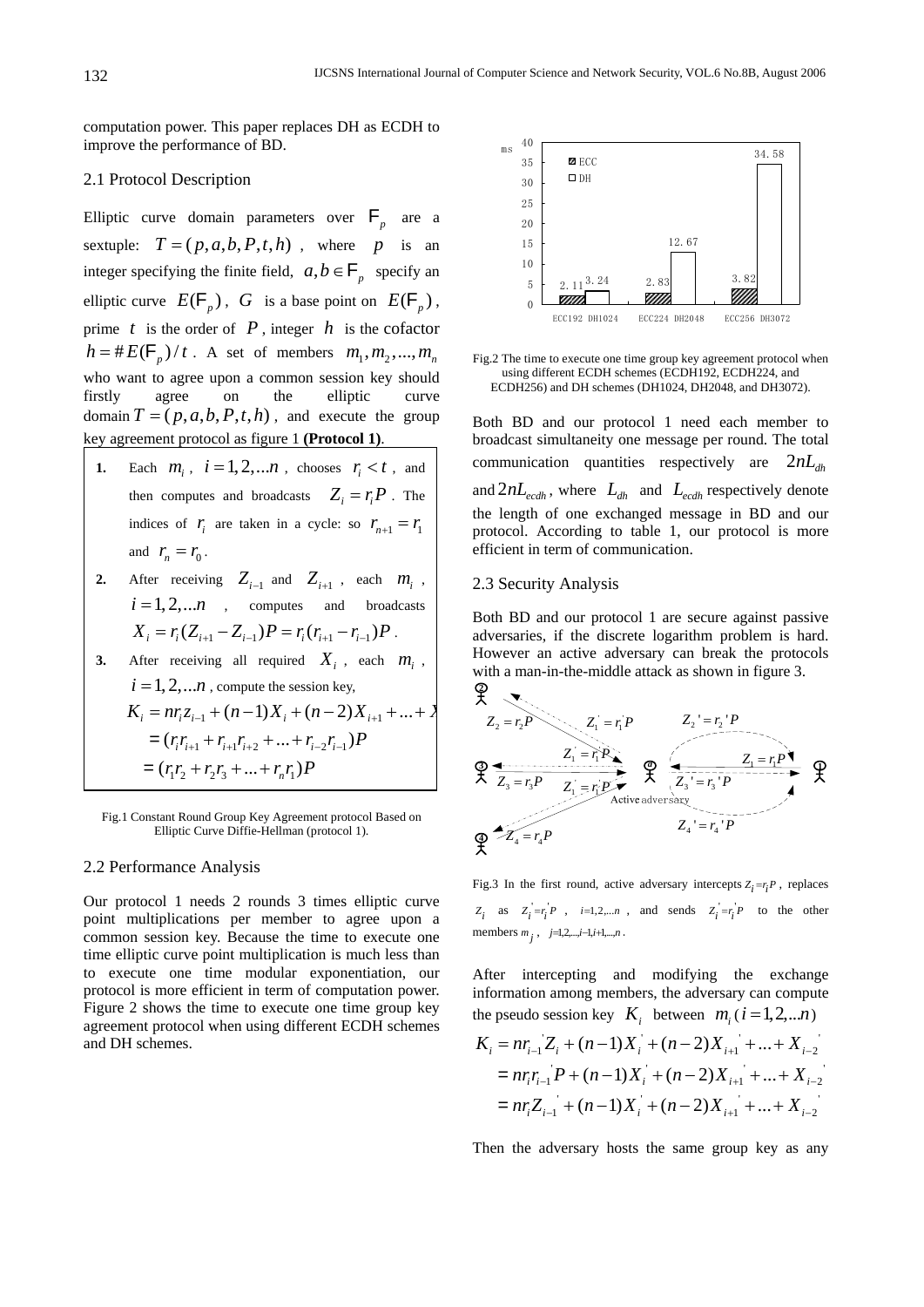member  $m_i$  ( $i = 1, 2, ...n$ ), and can modify and forge any packets.

## **3 Authenticated Constant Round Group Key Agreement protocol**

Our protocol 1 proposed in section 2 is not authenticated protocol; because the active adversary can compute the same session key as each member. Several two-party authenticated key agreement protocols [7][8][9] have been proposed, such as MQV ECDH and MIT ECDH.

#### 3.1 Protocol Description

We revise our protocol 1 to an authenticated group key agreement protocol using certificate as MIT ECDH. In the revised protocol, the static public key  $W_i$  of  $m_i$  is authenticated via certificate issued by a certifying authority (CA), where  $W_i = w_i P$  and  $w_i$  is the private key of  $m<sub>i</sub>$ . Each member possesses all the certificates of the other members. We illustrate the authenticated group key agreement protocol described in the figure 2 (Protocol 2).

- 1. Each  $m_i$ ,  $i = 1, 2, \dots n$ , chooses  $r_i < t$ , and then computes  $T_i^l = r_i W_{i-1}$  and  $T_i^r = r_i W_{i+1}$
- 2. Each  $m_i$  sends  $T_i^l$  to  $m_{i-1}$  and sends  $T_i^r$  to  $m_{i+1}$ .
- 3. Each  $m_i$  computes  $Z_{i+1}$  and  $Z_{i-1}$ , where  $Z_{i+1} = w_i^{-1} T_{i+1}^{-1} = w_i^{-1} r_{i+1} w_i P = r_{i+1} P$  and  $1_T$   $r = ...^{-1}$  $Z_{i-1} = w_i^{-1} T_{i-1}^{\ r} = w_i^{-1} r_{i-1} w_i P = r_{i-1} P$ .
- 4. Each *mi* computes and broadcasts  $X_i = r_i (Z_{i+1} - Z_{i-1}) P = r_i (r_{i+1} - r_{i-1}) P$ .
- 5. After receiving all required  $X_i$ , each  $m_i$ computes the session key,  $K_i = nr_i z_{i-1} + (n-1)X_i + (n-2)X_{i+1} + ...$  $=(r_i r_{i+1} + r_{i+1} r_{i+2} + \dots + r_{i-2} r_{i-1}) P$  $r_1r_2 + r_2r_3 + ... + r_nr_1)P$

Fig.4 Authenticated Group Key Agreement protocol (protocol 2).

## 3.2 Security Analysis

The security of our protocol 2 depends on the hard of elliptic curve discrete logarithm problem.

**Definition 1 (Elliptic Curve Discrete Logarithm Problem).** If  $E(F_n)$  is an elliptic curve over

 $\mathsf{F}_p$  and P is a point on  $E(\mathsf{F}_p)$ , then the elliptic curve *discrete* logarithm *problem* on  $E(\mathsf{F}_p)$  to the base *P* is the following problem: given a point  $Q \in E(\mathsf{F}_p)$ , find an integer *r* such that  $Q = rP$ , if such an integer exists.

**Definition 2 (Authenticated Group Key Agreement Protocol).** Let  $\{M_1, M_2, ..., M_u\}$  is all the messages exchanged between members where  $u$  is the number of messages,  $\{\overline{M}_1, \overline{M}_2, ..., \overline{M}_n\}$  is all the messages modified by an active adversary,  $\{K_1, K_2, ..., K_n\}$  is the session key list where  $K_i$  is computed by  $m_i$ member computes, if adversary cannot compute a session  $K \in \{K_1, K_2, ..., K_n\}$ , the group key agreement protocol is authenticated.

**Theorem 1: If elliptic curve discrete logarithm problem is hard, our protocol 2 is authenticated.** 

**Proof:** Suppose the adversary modified all  $T_i^l$  and  $T_i^r$ to  $T_i^{\prime} = r_i^{\prime} W_{i-1}$  $\overline{T}_i^l = r_i^{\dagger} W_{i-1}$  and  $\overline{T}_i^r = r_i^{\dagger} W_{i+1}$  $\overline{T}$ <sup>*r*</sup></sup> = *r*<sub>i</sub><sup>*i*</sup> *W*<sub>*i*+1</sub>, *m*<sub>*i*</sub> compute the session key  $K_i$  as following.

$$
K_{i} = nr_{i}\overline{Z}_{i-1} + (n-1)\overline{X}_{i} + (n-2)\overline{X}_{i+1} + ... + \overline{X}_{i-2}
$$

If calculating  $nr_i Z_{i-1}$ , the adversary can compute the same  $K_i$  as  $m_i$  because of possessing  $\overline{X}_i$ ,  $\overline{X}_{i+1}$ ,  $\overline{X}_{i-2}$ .

In order to calculate  $nr_i Z_{i-1} = nr_i r_{i-1} P$ , the concerned messages possessed by the adversary are  $T_i^l = r_i W_{i-1} = r_i W_{i-1} P$ ,  $T_i^r = r_i W_{i+1} = r_i W_{i+1} P$ , and  $r_{i-1}$  .

Elliptic curve discrete logarithm problem is hard, the adversary cannot calculate  $r_i$  from  $r_i W_{i-1}$  and  $r_i W_{i+1}$ , and cannot calculate  $r_i P$  from  $r_i w_{i-1} P$  and  $r_i w_{i+1} P$ because of lacking  $W_{i-1}$  and  $W_{i+1}$ . So the adversary cannot calculate  $n r_i \overline{Z}_{i-1}$ . That is our protocol 2 is authenticated.

#### **4 Conclusions**

Because ECDH is more efficient than DH in terms of communication and computation power, our protocol 1 is more efficient than BD through replaces DH as ECDH. The times to execute one time BD is 9 times as to execute one time our protocol 1, and the messages length of BD is 12 times as of our protocol 1, when using DH3072 and ECDH256 respectively. Through using static public key issued by a certifying authority, our protocol 2 is authenticated, if the elliptic curve discrete